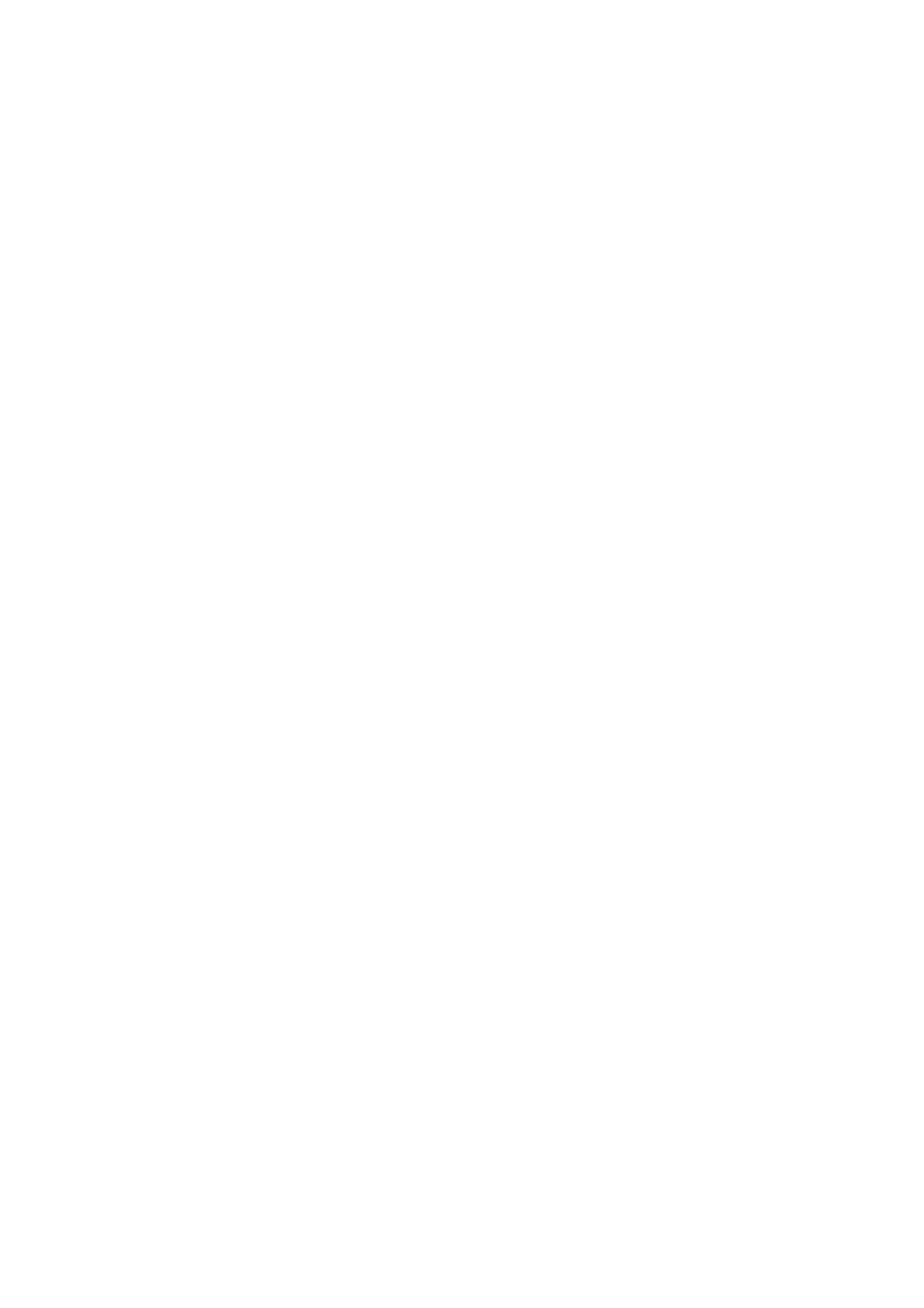## BM 1079, CPR IX 44, and the Chrysargyron

As no. 1079 of his Catalogue of the Coptic Manuscripts in the British Museum (1905) Crum published a description of British Library Ms. Or. 6050<sup>1</sup> together with the two Coptic texts written on the side parallel to the fibres. The one page of Greek text written across the fibres of this Hermopolite document (present dimensions  $22 \times 27.5$  cm) can now be read as below (Plate VI). The abbreviations απαργυ<br/>ε χρυταρ & stand for άπαρ]γυρ(ιτμός) (or άπαρ]γυρ(ιτμού)) χρυταρ(γύρου) κ<br/>(εράτια), ν for νο(μιτμάτια [,  $\frac{\delta}{\nu}$  αν for γί(νονται) άνδρες, and φ for δ(μού) or γ(ίνεται) δ(μού). The entries νο(μίς ματα) γ have been added by a different hand (see below).

1 (at least five lines lost)

19

| 6  |                                               | άπαρ]γυβ χρυςαβ ] ķ β∟[                                                  | $\stackrel{\rm o}{\rm v}$ $[\gamma^/$                      |
|----|-----------------------------------------------|--------------------------------------------------------------------------|------------------------------------------------------------|
|    |                                               | $\alpha$ παργυρ χρυσαρ] $\kappa$ q ] - - -                               | $\stackrel{\rm o}{\rm v}$ $\stackrel{\rm o}{\rm l}\gamma'$ |
| 8  |                                               | άπαργυρ χρυσαρ] $K_{\Gamma}$ - - - - - - - - - -                         | $\begin{smallmatrix} 0 \\ V & \gamma' \end{smallmatrix}$   |
| 12 |                                               | $\alpha$ παρ]γυρ χρυταρ $\ltimes$ Β $\vee$ - -                           | $\begin{smallmatrix} 0 \\ V & \gamma' \end{smallmatrix}$   |
|    | $T\alpha\nu\rho(\hat{\imath}\nu o\epsilon)$ [ | $- - - - - - - - \sqrt{2}$<br>άπαρ]γυε χρυταε κ Β Ldu -                  |                                                            |
|    | ατις                                          | $\alpha$ παργυ<br>β χρυσαβ $\ltimes$ Β $\lfloor$ d - - - - - - - - -     | $\int \sqrt{v}$                                            |
|    | 'Inρημίας αςηλ()                              |                                                                          | $\frac{0}{\nu}$ $\gamma'$                                  |
|    | Μωςῆς ερομ                                    | $\alpha$ παργυ<br>β χρυσαβ $\mathbb{K}$ Γ $\mathbb{Q}$ - - - - - - - - - | $\int \sqrt{v}$                                            |
|    | Πεςήθ Πταιένη                                 | άπαργυ<br>β χρυσαβ $\mathcal{L}$ B $\mathcal{L}$ - - - - - - - - - - -   | $\int v \gamma'$                                           |
|    | $\Pi$ αΰλ(ος) μιςθ(ωτής)                      | $\alpha$ παργυβ χρυσαβ   Γ - -                                           | $\begin{smallmatrix} 0 \\ V & \gamma' \end{smallmatrix}$   |
| 16 | Μηνα χαλκ(εύς)                                | $\alpha$ παργυ<br>β χρυσαβ $\ltimes$ B $\perp$ - - - - - - - -           | $\begin{smallmatrix} 0 \\ V & \gamma' \end{smallmatrix}$   |
|    | $C$ ιρε καθ(αρουργός)                         | $\alpha$ παργυρ χρυσαρ $\kappa \Gamma$ γ - - - -                         | $\int \sqrt{v}$                                            |
|    | Άπάτηρ σανα2                                  | $\alpha$ παργυρ χρυταρ $\ltimes$ Β $\perp$ - - - -                       | $\begin{smallmatrix} 0 \\ V & \gamma' \end{smallmatrix}$   |
| 19 | γαν î                                         | $\rho \nu$                                                               |                                                            |

<sup>&</sup>lt;sup>1</sup> I am grateful to the British Library Photographic Service for excellent photographs, and to the Division of Oriental Manuscripts and Printed Books (in its old location in Store Street) for autoptic inspection of the papyrus.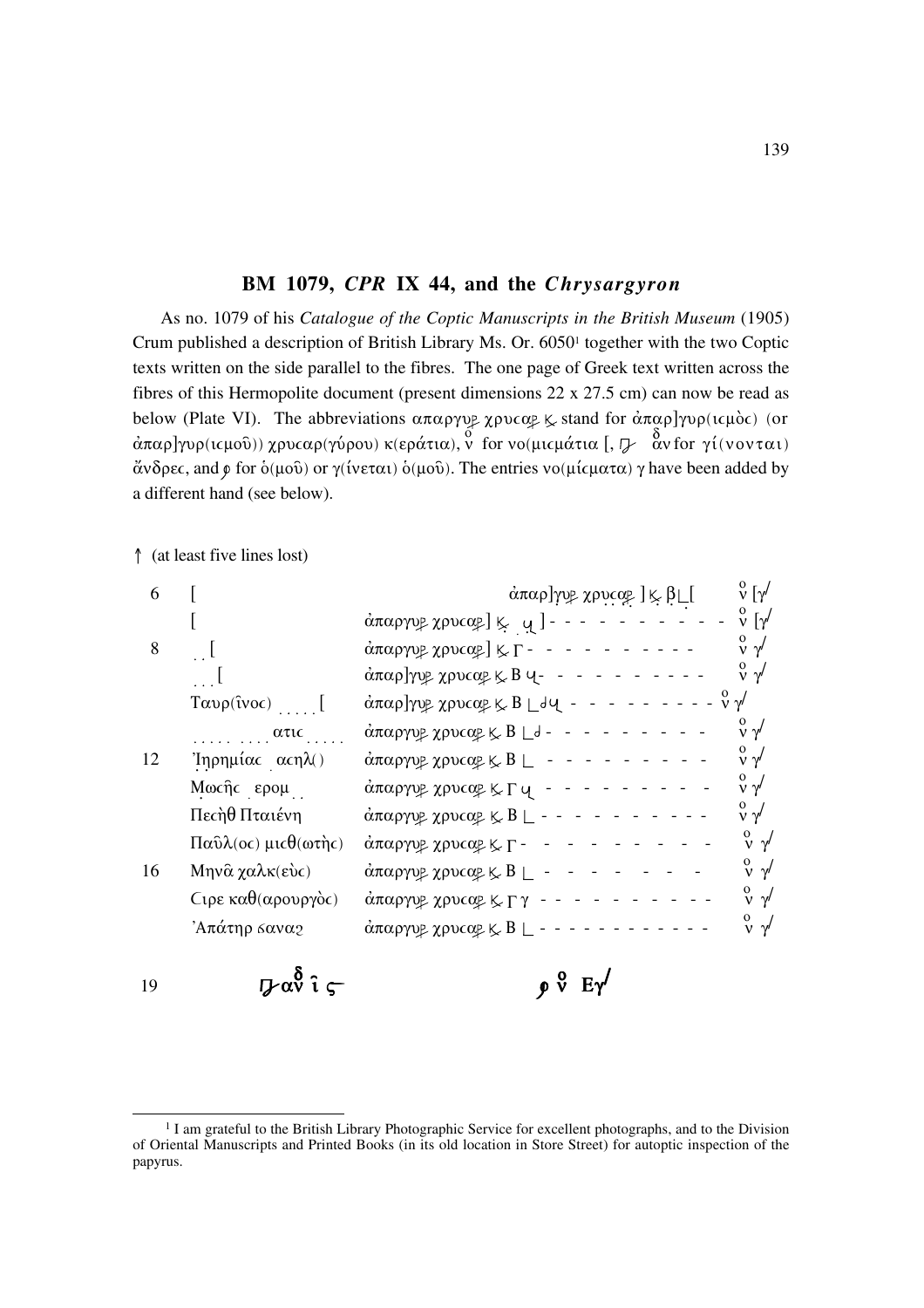



The numbers of keratia attached to each person varies; the amounts are the following: line 6, k. 2  $1/2+$ ; line 7, k. x 1/8; line 8, k. 3; line 9, k. 2 1/8; line 10, Taurinus k. 2 7/8; line 11, k. 2 3/4; line 12, Ieremias k. 2 1/2; line 13, Moses k. 3 1/8; line 14, Peseth k. 2 1/2; line 15, Paulus k. 3; line 16, Mena k. 2 1/2; line 17, Sire k. 3 1/3; line 18, Apater k. 2 1/2. The totals of line 19 are 16 persons and 5 1/3 solidi; the total of column II in line 36 is incorrectly given as nomismatia  $4\frac{5}{6}$ ; the correct figure is  $4\frac{2}{3}$ .

19 Crum read  $\alpha$ <sup>o</sup> = άνδρες. His note on the phi-shaped abbreviation sign, interpreting it as υπέρ (BM p. 454a, n. 1), is incorrect: it is δικού or perhaps  $\gamma$ (ίνεται) δ(μού).

20: Perhaps λοιπῶν, though it is hard to see the remains of a lambda.

γεωργῶ(ν): abbreviated as γεωργ $\gamma$ . The last letter, including the mark of abbreviation (ω) on top of it, is repeated to indicate the plural, although this would have been sufficiently clear from the  $\omega$ .

The proper names attested here are not repeated in CPR IX 44 (see below), nor are they found in the papyri published by J. Gascou, "Comptabilités fiscales hermopolites du début du 7e siècle", Tyche 1 (1986) 97-117. When Gascou's publication of P. Sorb. inv. 2227 appears, it will be possible to verify whether these individuals also appear in that account from the same period and nome.

Oddly enough, Crum commented that  $\alpha \pi \alpha \rho \gamma \nu \rho$   $\gamma \rho \nu \alpha \rho$  was "obscure" (*BM* p. 453b, n. 1). Additional evidence comes from a comparison with CPR IX 44, a tax list for the village of Senilais, dated by the editor to the first half of the seventh century on palaeographical grounds: (1) Both Coptic texts on the horizontal fibres side of BM 1079 were written by people from the Hermopolite village of τχιη ελλ, the Greek Cελιλαις or Cενιλαις (M. Drew-Bear, *Nome Hermopolite*, 236f.), the village of *CPR IX 44.*<sup>2</sup> (2) Inspection of Plate 20 of the Vienna publication immediately shows that both BM 1079 ( $\uparrow$ ) and CPR IX 44 are by the same scribe or rather by the same two scribes, since Diethart points out what Crum had already noticed in the London case, namely that the amounts in solidi at the ends of dotted lines have

<sup>&</sup>lt;sup>2</sup> Line 12 of BM 1079 (→) reads κώμ(ης) Cενιλάεως, see below. CPR IX 44 was published five years after Drew-Bear's study and hence not included in her documentation.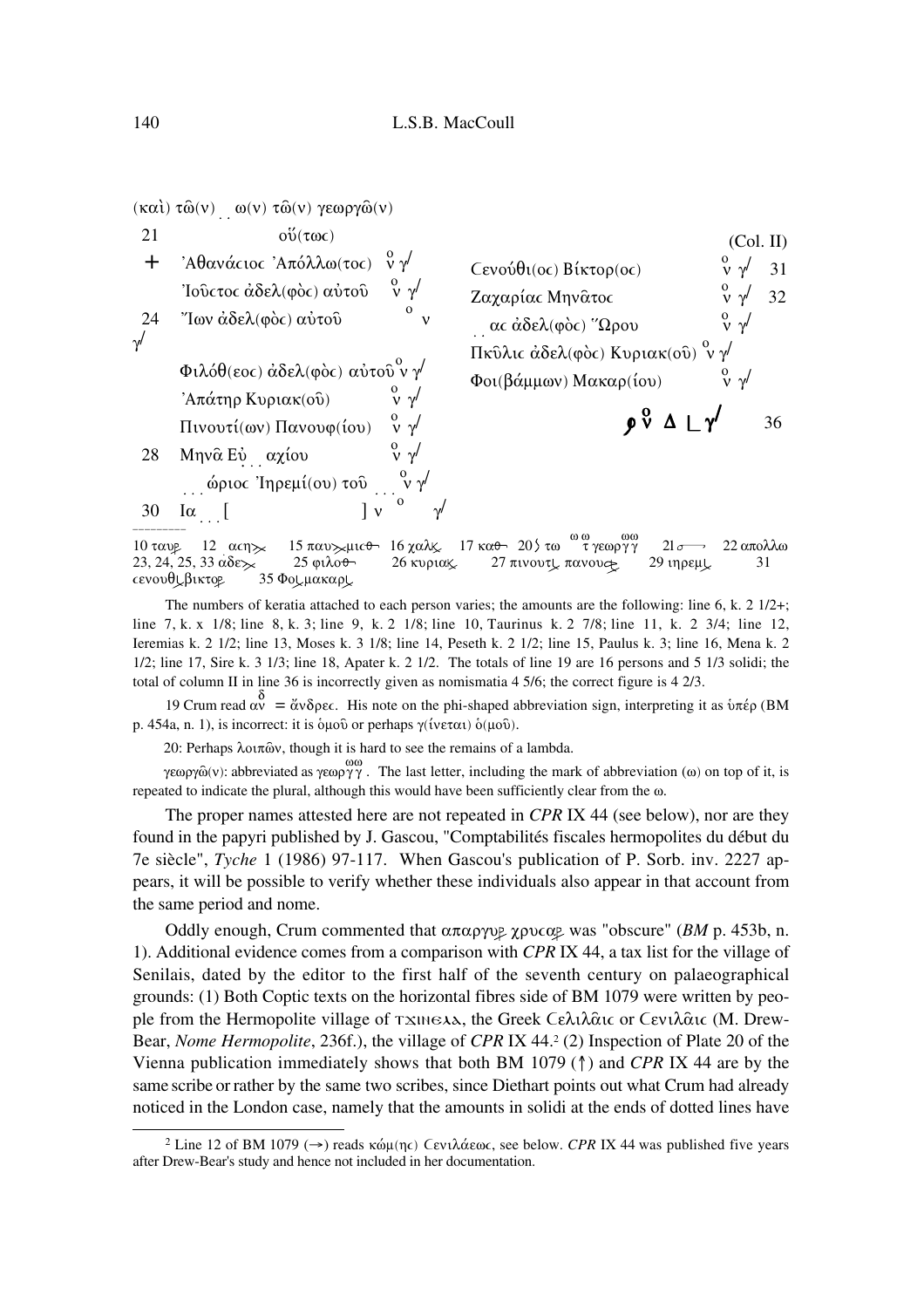been added by a different scribe.3 (3) The Vienna papyrus sheet is 23.6 cm wide and 32.5 cm high. The London papyrus presently measures  $22 \times 27.5$ . But probably five lines<sup>4</sup> and the top margin are broken off. Five lines would add another 5 cm. and leave just space for a small top margin (as in the Vienna papyrus) In short, I conclude that BM 1079 is a leaf from the same documentary codex as *CPR* IX 44 and also originally measured 23.6 x 32.5 cm.

Inspection of line 5 of *CPR* IX 44 on the plate reveals a further correspondence. As the third element of this line, after the number of arouras, the Vienna editor reads ( $\kappa \alpha \dot{\iota}$ ) 'A $\pi \varphi \delta c$  $X\rho\nu c\alpha\rho$  ) plus an amount in keratia. He admits in the note that this proper name ("der Partner des Erstgenannten?") is anomalous here, since the corresponding items standing in that position throughout the list have to do with taxation ( $\delta$ ιαςτολέ(ως), πάκτου). A close look shows the same reading as that in BM 1079↑, namely  $\alpha \pi \alpha \rho \gamma \nu \rho \gamma$   $\gamma \rho \nu \alpha \rho$ . Further in the same note Diethart reasons that the second abbreviation cannot be resolved as  $\chi \rho \nu c \alpha \rho(\gamma \nu \rho \sigma \nu)$  since it is known that the *chrysargyron*, the tax on trades and crafts, was abolished by the emperor Anastasius in A.D. 498,<sup>5</sup> much earlier than the hand of this papyrus. The literature on the *chrysargyron* is collected in the introductions to *P. Rainer Cent.* 122 (Bagnall, 1983) and *P. Lugd.-Bat.* XXV 65 (van Minnen, 1991). However, BM 1079↑ appears to offer more new evidence on this matter.

There is a difficulty. Since  $\dot{\alpha} \pi \alpha \rho \gamma \nu \rho \nu \alpha \beta / \alpha$ *daeratio* means commutation into money of a tax ordinarily paid in kind, it might seem illogical to construe this word with the name of a tax that in the fourth and fifth centuries was regularly paid in money. In the present instance we have amounts in keratia that vary from person to person. Further, some, but not all, of the personal names listed in BM 1079↑ with this pair of terms are those of craftsmen ( $\gamma \alpha \lambda \kappa \epsilon \nu \epsilon$ ).  $\kappa \alpha \theta \alpha \rho \partial \rho \gamma \delta c$ , from whose guilds the *chrysargyron* as we know it was collected; but  $\delta \Delta N \Delta p$ (line 13), "hunchback", is a physical epithet, not a trade. In any case the people in the second list are explicitly labelled farmers, not craftsmen.

For the moment let us proceed to the other side of the London papyrus (Plate VII). Since Crum correctly transcribed the two Coptic texts on the side parallel to the fibres, there is no need to reproduce them here (see *BM*, p. 454b). They may be translated as follows:

(a) "I, Philotheos the *ape* (village headman, *protokometes*), son of the late Houri, the man from Tjinela, swear by God Almighty and the well-being of Amr not to have left out any man in our whole village from fourteen years (up) but to have accounted for him to your lordship. — I, Ioustos, the *komogrammateus* (CA<sub>2</sub> H and not village scribe), swear by God Almighty and the well-being of Amr not to have left out any man in our whole village but to have accounted for him to your lordship."

<sup>3</sup> He also states (*CPR* IX, p. 58) that the same second scribe wrote *P. Lond.* III 1076 descr. (p. lvi). I hope to check this with the help of a photograph courtesy of Thomas Pattie. The same hand has also added the solidi amounts in *CPR* IX 45-51.

<sup>4 13</sup> names (or traces thereof) of the total of 16 men counted in line 19 are extant; the total of 5 1/3 solidi corresponds also to 16 men paying 1/3 solidus each. Three names require three lines; they should be preceded by a heading of two lines (see lines 20 and 21 and in the Vienna papyrus lines 1-2).

<sup>5</sup> Cf. T.E. Gregory s.v. "Chrysargyron" in *Oxford Dictionary of Byzantium* (New York 1991) I 450.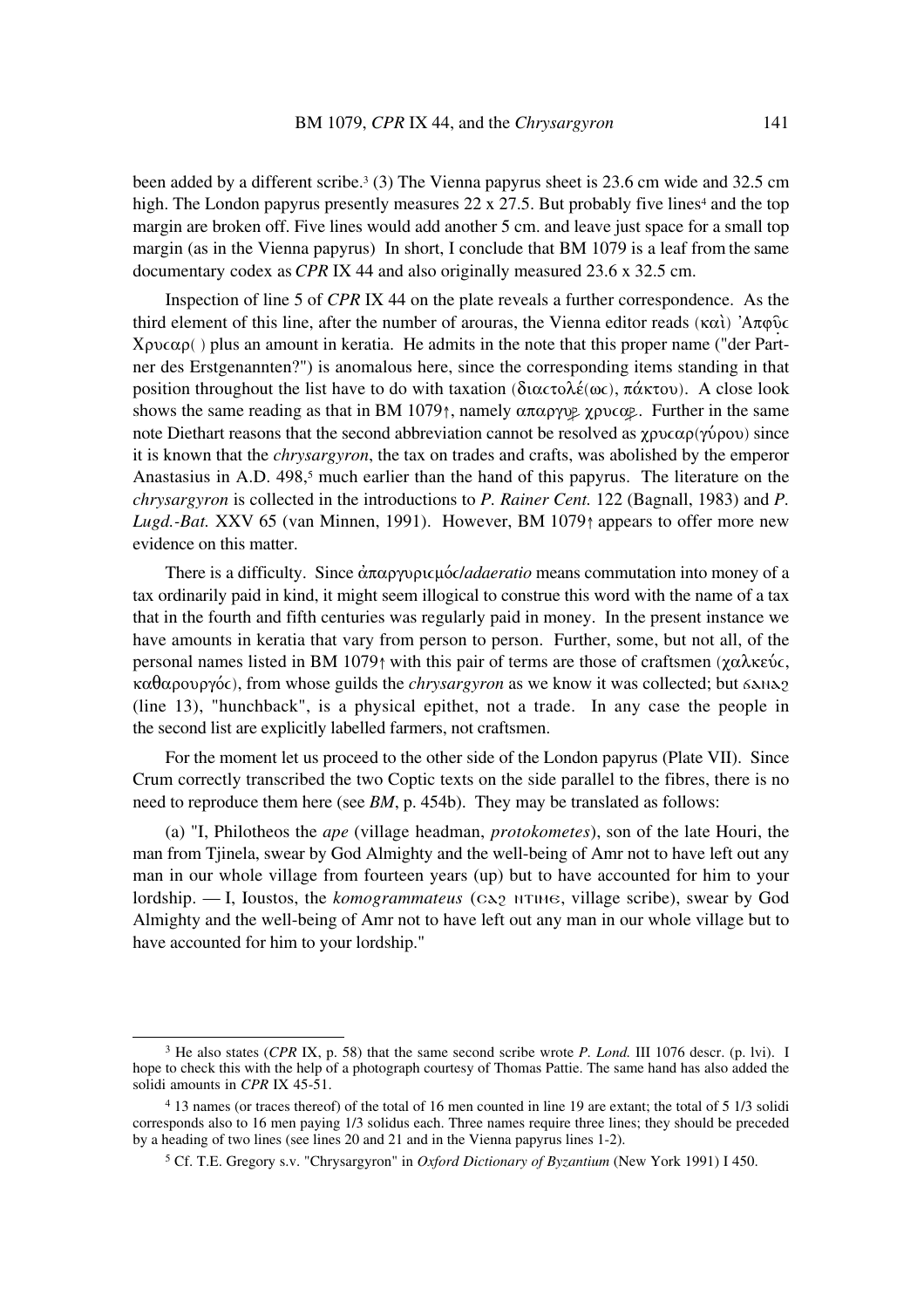## 142 L.S.B. MacCoull

(b) "I, Philotheos, together with Esaias, the *apes*, and together with Apater the priest, the men from the village of Tjinela, we write, swearing by the name of God and the well-being of Amr not to have left out any man in our village from fourteen years on; if you produce any we have left behind we will put them in our house. — Sign of Philotheos the *protokometes*, he agrees. — Sign of Esaias, he agrees. — Apater, the humble priest, I agree."

Added above the first text one reads (line 4) "Sign of Philotheos the *protokometes*, son of Horus, he agrees."

Clearly these texts, written by people from the same village whence the Greek texts originated, were written after the Arab conquest, as can be seen from their oath clauses.<sup>6</sup> Above them, in the damaged upper part of the papyrus sheet, are three widely spaced lines (about 3 cm. apart), as follows:

 $1$   $\text{cov}$  $\text{rank}$ 

 $\tau$ έκν(α) τῶν γεωργ(ῶν) [

3  $\dot{\delta}(\mu \hat{\nu}) \epsilon \tau \hat{\nu}$  ( )  $\pi \alpha$  ( )  $\ddot{\alpha} \nu \delta(\rho \epsilon \epsilon)$  qB

1  $\text{cov}(\hat{\lambda})$ : or perhaps  $\text{cov}(\hat{\lambda})$ , written as  $\text{cov}(\hat{\lambda})$ . The double *lambda* would indicate a plural form of  $\text{cov}$ τέλεια or of a participle of  $\text{cov}$ τελεῖν. Cf. τὸ κατὰ συντέλ(ειαν) κώμης  $\text{Cev}$ ιλά(εως) in *CPR* IX 44.1; also see line 12 below.

2 τέκν(α) τῶν γεωρ(γῶν): abbreviated as τεκντων γεωρρ. The first word was read by Crum as  $\tau$ e-rnwcic (BM, p. 454a, n. 2). This is not the same item as that on the vertical-fibred side, line 18 (there possibly  $\lambda$ o $\iota\pi$  (a). Numerals could have followed in the broken-off portion of lines 1-2 to the right of the extant text.

3 ο (μού) ετο() πα() ανδ(ρες) qB: abbreviated as  $O\sqrt{/}$  ετπαν and followed by the number 92. Again Crum read the fourth abbreviated form as  $\alpha \overrightarrow{v}$ , i.e.  $\alpha \overrightarrow{v}$  (or  $\alpha \overrightarrow{v}$ )  $\alpha$ . As to the second and third abbreviated forms, Crum read  $e^{\alpha}$   $\pi$ , which at first I continued to understand as  $\ell^*(\alpha \cup \alpha)$ , year 80, sc. of the Hijra, which would be equivalent to A.D. 699/700 (a year that is not listed by K.A. Worp, "Hegira Years in Greek, Greek-Coptic and Greek-Arabic Papyri", *Aegyptus* 65 [1985] 107-115). Such a date would point not to Amr b. el-As the conquerer of Egypt (in oath clauses) as Crum thought, but rather to Amr b. Said, military commander of ca. 700 (S. Lane-Poole, *History of Egypt in the Middle Ages* [London 1936] 46). This would imply that the papyrus leaf from a tax list of the first half of the seventh century was detached and re-used by the Coptic writers some sixty to seventy years later. This is not impossible (cf. E.G. Turner, "Recto and Verso", *JEA* 40 [1954] 102-106). However, the line above the *phi* has a peak like gable roof and extends far to the right. Thus it looks rather like an alpha.  $\pi\alpha\rho\dot{\alpha}$ , however, makes little sense. The line gives the total of tax-payers, not of the amount paid by these men. Moreover  $\zeta_0(v)$  is unusual in such totals, and the missing number renders the phrase unintelligible.

 $\frac{0}{\epsilon \tau}$  may be part of an abbreviated phrase and, as L. Koenen suggests, stand for  $\dot{\epsilon}(\pi i)$  tò ..., as in the phrase ımoË §p‹ tÚ aÈtÚ … which introduces a grand-total (e.g. *CPR* V Vindob. G. 39847.27.613, Vindob. 39847.41.815, 821, 829, 836, 841; *P. Herm. Landl.* Anh. II SPP V 120.130). Traianos Gagos takes the fol-

<sup>6</sup> Cf. E. Seidl, *Der Eid im römisch-ägyptischen Provinzialrecht*, 2. Teil (MB 24; Munich 1935), p. 139. Another Coptic document from this same village, *CPR* IV 103 (= II 113), has an oath clause by God Almighty and the well-being of "those who rule over us for the time being" (KATA KEPOC[KAIPOC]) (lines 7-8). The other attested use of this phraseology, *KRU* 82, is dated to A.D. 771/72. Cf. also *CPR* II 116, which appears to contain an Arabic name and so be post-conquest. Could "Rashid son of Kosma" (in line 1) be a convert to Islam? Otherwise one might wonder if the rulers in *CPR* IV 103 were not Arabs but Persians.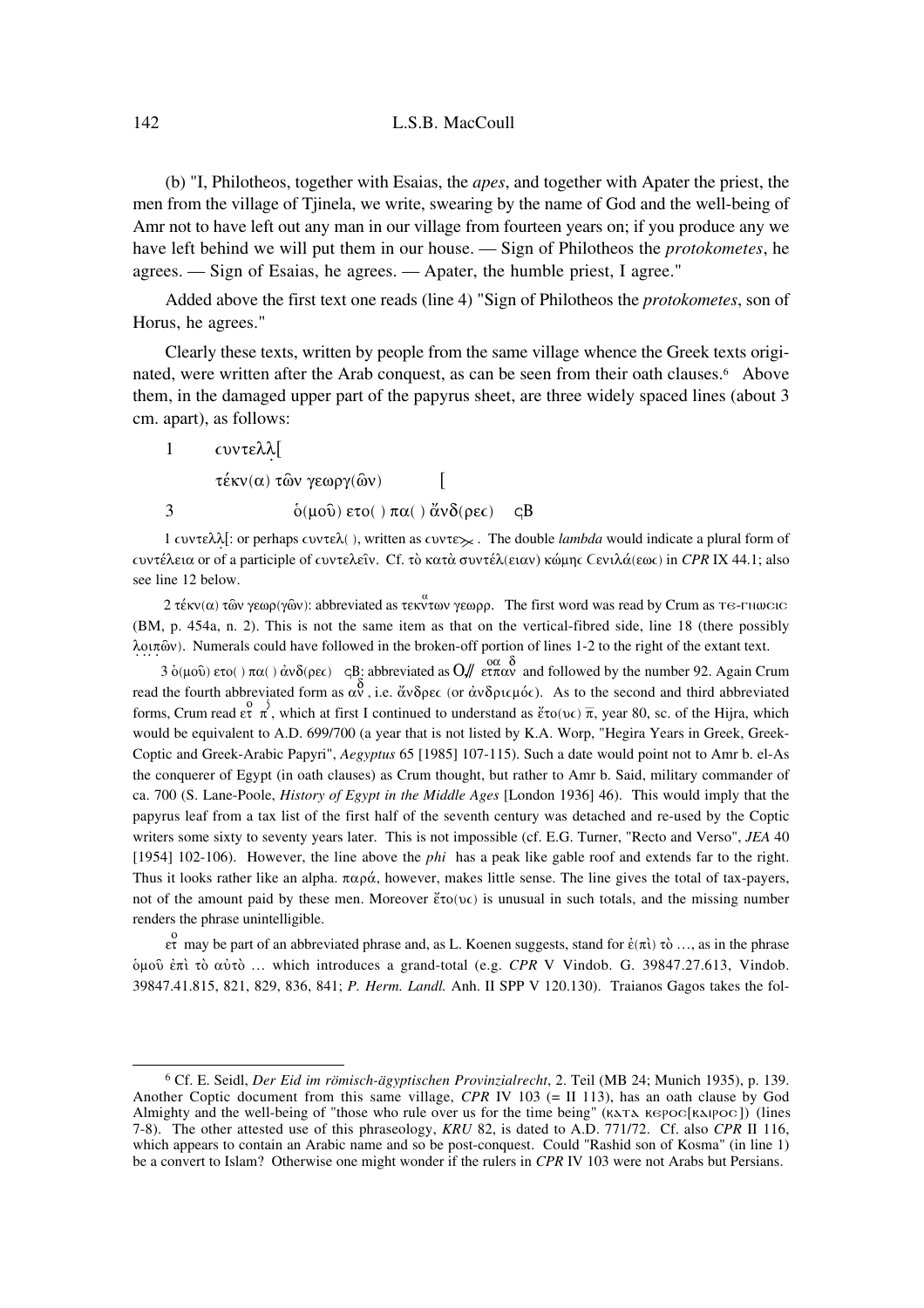lowing part of the abbreviation as  $\pi \hat{\alpha}(v)$ . Unfortanately, the PHI ROM disk of the Duke Data Bank of Doumentary Payri (#6) did not produce any attestation for δικού επι το πάν. However, γίνονται επι το πάν is attested (PSI VI 688v.2.121), and so is όμοῦ τὸ πῶν (particularly in papyri of the sixth or seventh century: P. Hamb. I 56.i.28, vi 24; P. Iand. VIII 155.17; P. Lond. V 1673.fol. 2.56; P. Oxy. XVI 1998r.7; P. Sorb. I 61.15; SB XVI 12254.22; cf. paricularly SB VIII 9755r.10 γί(νεται ἄλ(ογα) Γ, ὁμοῦ τὸ π( $\hat{\alpha}$ ν) ἄλογα cΘ. We may suspect that these formulas for the grand-total were combined to give  $\dot{\phi}(\mu \omega \hat{v}) \dot{\epsilon}(\pi \hat{t}) \tau \dot{\alpha} \pi \hat{\alpha}(v) \ddot{\alpha} \nu \delta(\rho \epsilon c)$  cB.

In between the two Coptic texts translated above, still on the side parallel to the fibres, are two more lines written in a hand very similar to that of the first three lines. They belong still to the Senilais fiscal document that was re-used in the post-conquest period.

 $+$ 12 άνακεφαλέ(ω τις) των τυντελ(είων) κώμ(ης) ζενιλάεως

εἴ σπραξ(ις) νο (μις μάτια) λΒ γ

"Anakephalaiosis of contributory taxes of the village of Senilais, collection, 32 1/3 solidi."

12: again the papyrus uses abbreviations, ανακεφαλτ cυντελλ κω. The attestations of the term anakephalaiosis in P. Cairo Masp. III 67359 and O. Lond. IV are from after the Arab conquest.

13  $\epsilon\zeta\zeta(\kappa)$ : the damage to the surface of the papyrus makes it impossible to see how the abbreviation was made. <sup>0</sup> , νο(μις μάτια) or νο(μις ματίων). At the standard rate of 1/3 sol. apiece attested in the Greek texts 32 1/3 solidi would be paid by 97 taxpayers.

To return to the Greek text on the other, vertical-fibred side of BM 1079: if this document belongs like its twin CPR IX 44 in the first half of the seventh century, what we appear to have is new evidence that a tax called the *chrysargyron* was revived, perhaps by Heraclius, after its earlier abolition at the end of the fifth century. The purpose of this tax had been to raise money for donatives to the army (Gregory, *loc. cit.* [n. 5]). One may hypothesize that Heraclius' many campaigns against the Persians required increased revenue and that he thus re-instituted an old tax that had not been needed for Justinian's wars. The seventh-century tax may have been at least partly levied in kind and hence commutable into a money payment. Its periodicity (cf. Bagnall, in intro. to P. Rainer Cent. 122) cannot be deduced from the lists in these two papyri.<sup>7</sup>

Society for Coptic Archaeology (North America)

L.S.B. MacCoull

<sup>&</sup>lt;sup>7</sup> See now R.S. Bagnall, "The Periodicity and Collection of the Chrysargyron", *Tyche* 7 (1992) 15-17. I would like to thank Monica Blanchard, Victoria Ehrhart, and especially Frank Gignac for their helpful discussion.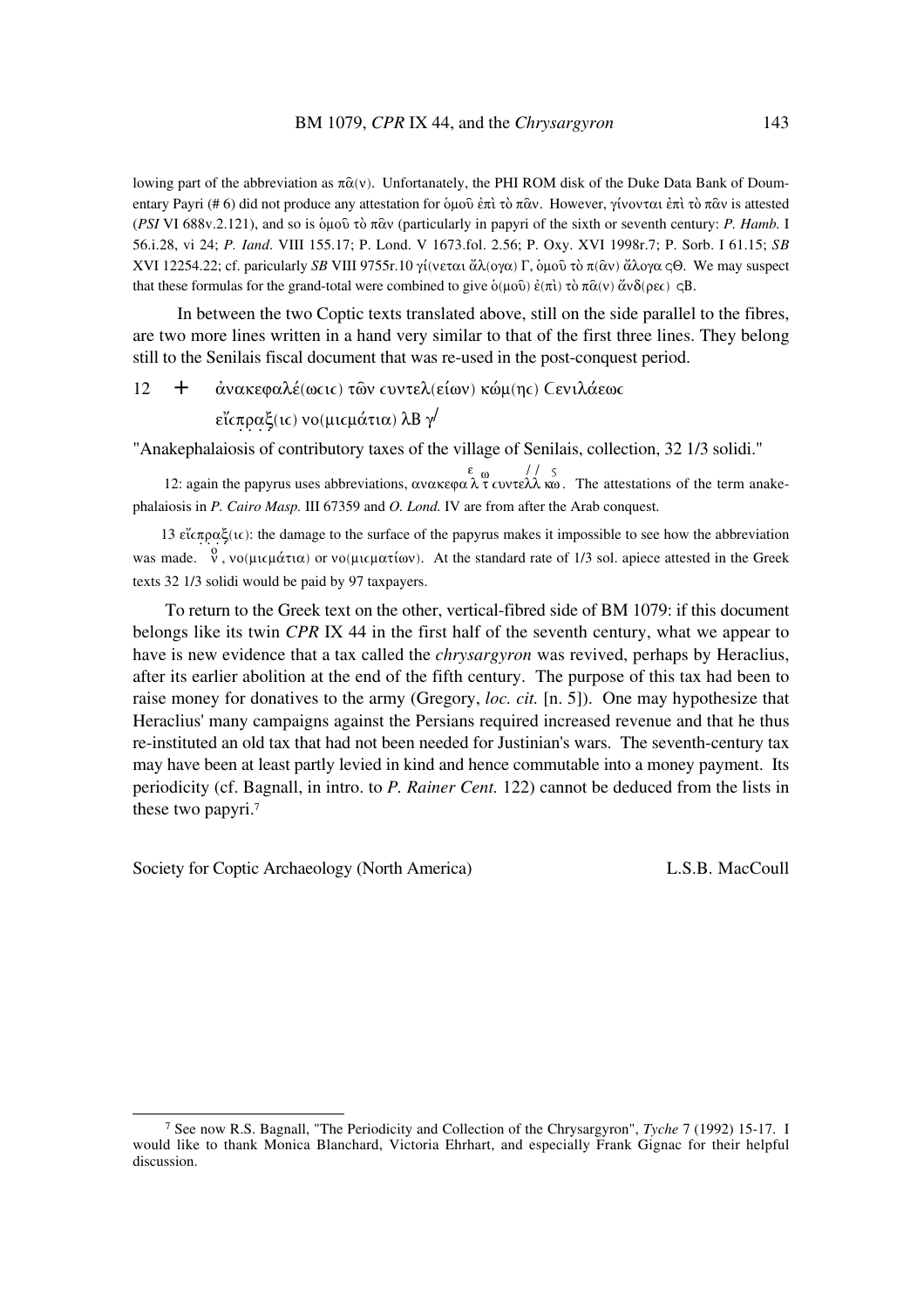中平湖 n ä  $\alpha_{\bar{a}}$  $d\overline{\omega}$  $d$ ek ¢r. de  $\alpha$ **AMAR** 

BM 1079 <sup>1</sup>: Steuereinnahmen (VII<sup>P</sup>)